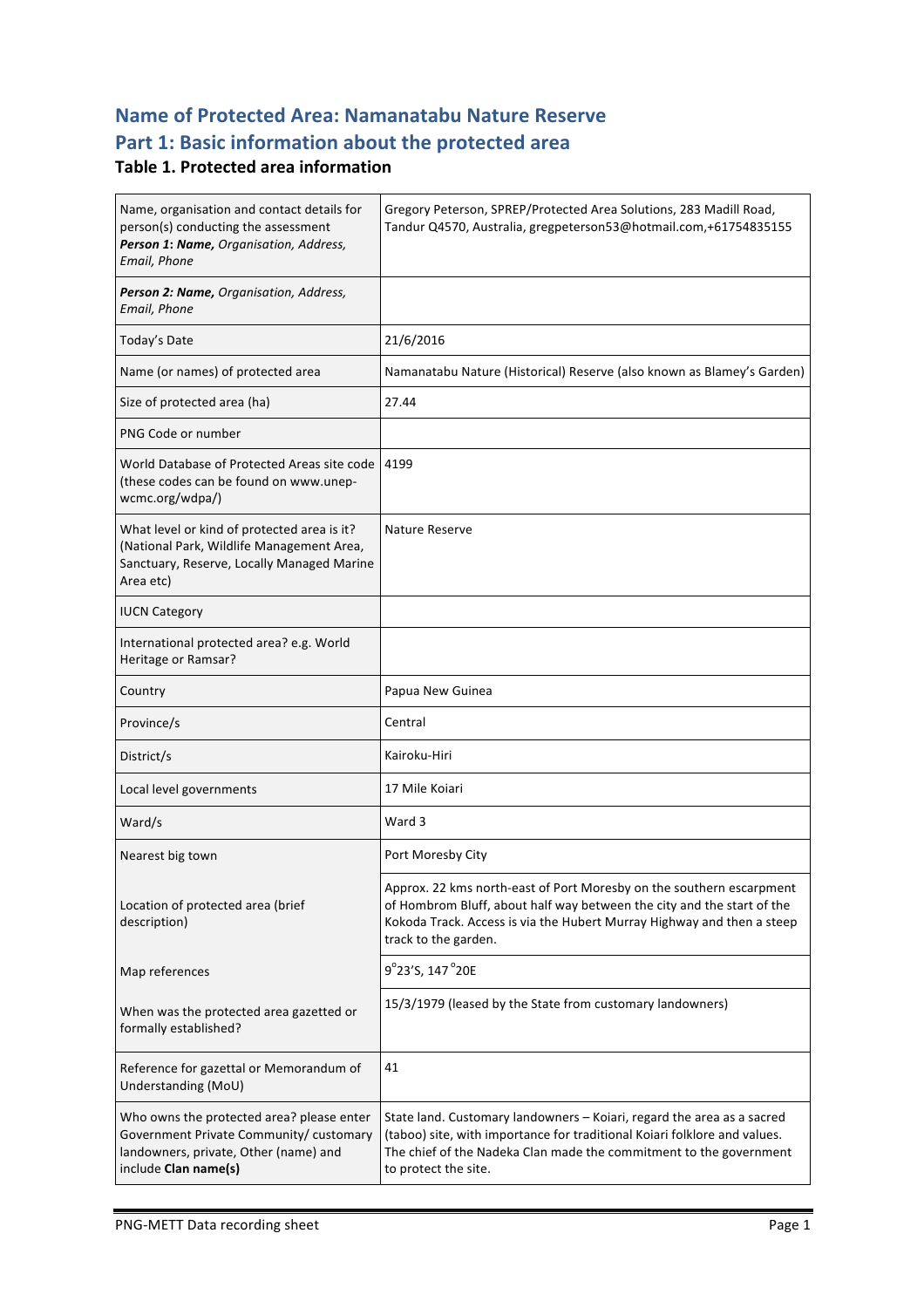| Number of households living in the<br>protected area                                                                                                                                                                                           | 0                                                                                                                                                                                                                                                                                                                                                                                          |
|------------------------------------------------------------------------------------------------------------------------------------------------------------------------------------------------------------------------------------------------|--------------------------------------------------------------------------------------------------------------------------------------------------------------------------------------------------------------------------------------------------------------------------------------------------------------------------------------------------------------------------------------------|
| Population size within the protected area                                                                                                                                                                                                      | 0                                                                                                                                                                                                                                                                                                                                                                                          |
| Who manages the protected area?(e.g.<br>please enter government, customary<br>landowners [add clan names] management<br>committee [how many and what gender])                                                                                  | State (CEPA), no management plan.                                                                                                                                                                                                                                                                                                                                                          |
| Total number of staff (this means anyone<br>working on the protected area in paid jobs -<br>whether NGOs, community, rangers or<br>customary landowners                                                                                        | 0                                                                                                                                                                                                                                                                                                                                                                                          |
| Temporary paid workers 0                                                                                                                                                                                                                       |                                                                                                                                                                                                                                                                                                                                                                                            |
| Permanent paid workers                                                                                                                                                                                                                         | 0                                                                                                                                                                                                                                                                                                                                                                                          |
| Annual budget (US\$) - excluding staff salary<br>costs                                                                                                                                                                                         | 0                                                                                                                                                                                                                                                                                                                                                                                          |
| Operational (recurrent) funds                                                                                                                                                                                                                  | 0                                                                                                                                                                                                                                                                                                                                                                                          |
| Project or special funds                                                                                                                                                                                                                       | 0 (There was a proposal for a pilot project in 2014, but no funds were<br>received).                                                                                                                                                                                                                                                                                                       |
| Reason for park establishment                                                                                                                                                                                                                  | Preservation of landscape, cultural and historical features. The Nature<br>Reserve was developed as a military hideout in the late 1940s and was<br>used by Australian Defence Force personnel. Subsequently the area was<br>developed into a botanical garden with a central lake surrounded by<br>mainly native trees and shrubs. The perched lake (300m) overlooks the<br>Laloki River. |
| What are the main values for which the area<br>is designated (Fill this out after data sheet 2)                                                                                                                                                | Bird watching; war relics; and sacred sites.                                                                                                                                                                                                                                                                                                                                               |
| List the primary protected area management<br>objectives (add lines if needed after the<br>most important objectives):<br>Management objective 1                                                                                               | Protect traditional Koiari sacred sites (taboo).                                                                                                                                                                                                                                                                                                                                           |
| Management objective 2                                                                                                                                                                                                                         | Protect the historic relics                                                                                                                                                                                                                                                                                                                                                                |
| Management objective 3                                                                                                                                                                                                                         |                                                                                                                                                                                                                                                                                                                                                                                            |
| Number of people involved in answering the<br>assessment questions                                                                                                                                                                             | 3                                                                                                                                                                                                                                                                                                                                                                                          |
| Name/organisation/contact details of<br>people participating the assessment (Please<br>do not insert return/enter or dot points)                                                                                                               | Gideon Warite; James Sabi; Benside Thomas                                                                                                                                                                                                                                                                                                                                                  |
| Customary landowners/other community;<br>CEPA, Other national government agency;<br>Provincial govt; local level govt; Protected<br>area staff (anyone working on the protected<br>area in paid jobs; NGO; Donors; External<br>experts; Others | Customary landowner; CEPA                                                                                                                                                                                                                                                                                                                                                                  |
| Please note if assessment was carried out in<br>association with a particular project, on<br>behalf of an organisation or donor.                                                                                                               | SPREP through the PNG Protected Area Assessment Project, which is a<br>component of the GEF Community-based Forest and Coastal<br>Conservation and Resource Management Project in PNG.                                                                                                                                                                                                     |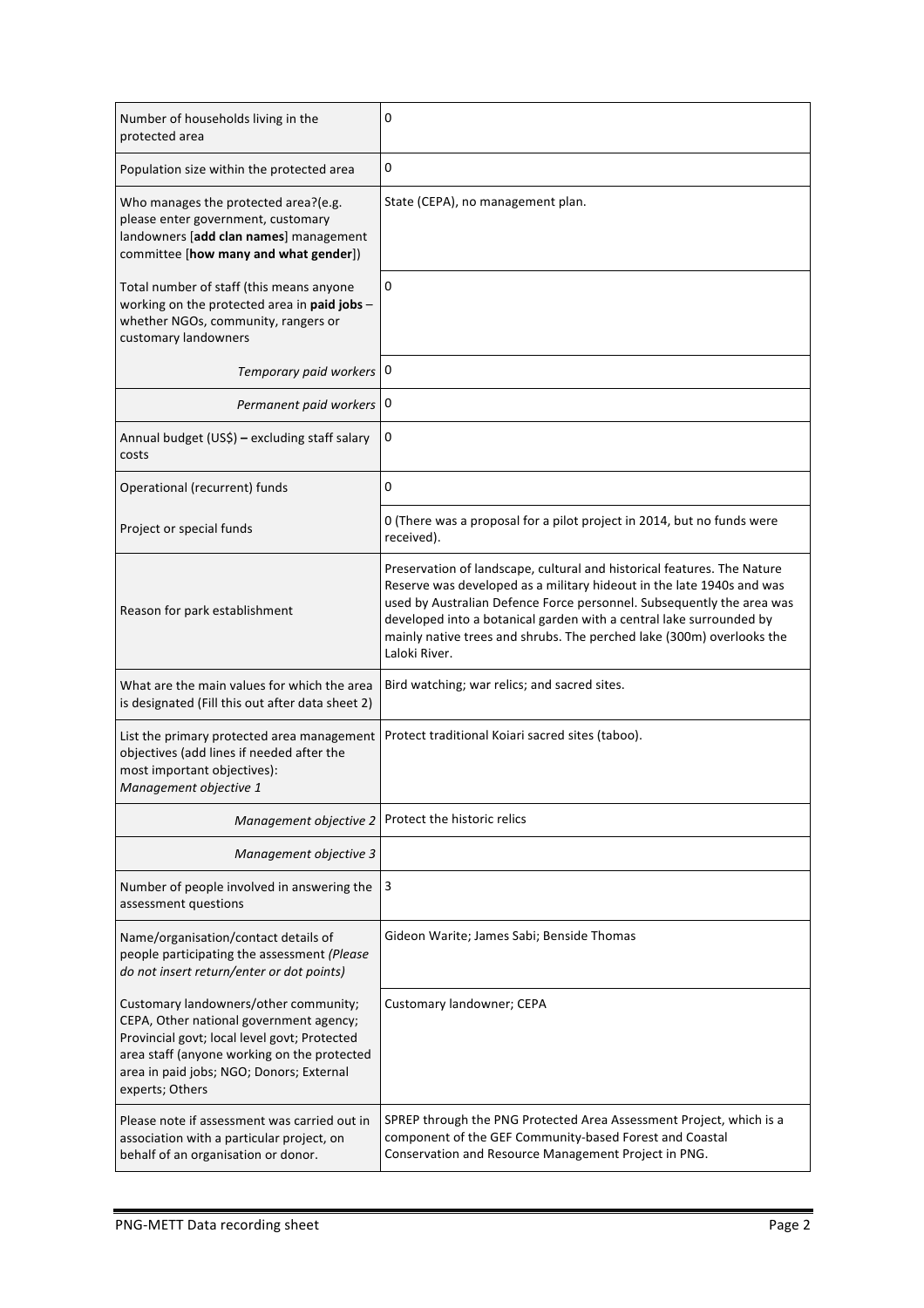### Part 2: What makes this protected area special and important?

The reserve has important cultural value for the customary landowners (e.g. for honouring ancestors and some taboo sites), as well as historical value with many relics from World War II found throughout the site. One of the customary landowners has established a small historical museum, which displays a wide variety of relics. The landscape consists of evergreen dry savannah woodland association with themeda and spinifex grasses. The site contains an historic garden (Blamey's Garden), which is unmanaged and overgrown, and thus camouflaging many of the original features. There is a range of wildlife, including birds, rats, bandicoots, and poisonous snakes and the site is used occasionally by bird watchers. There are also good views of the mountains and escarpment, and the closeness of the reserve to Port Moresby City provides future tourism potential.

| No.           | <b>Key values</b> | <b>Brief description</b>                                                                                                                                                 | <b>Note if endangered</b><br>species or ecosystem<br>(IUCN) |
|---------------|-------------------|--------------------------------------------------------------------------------------------------------------------------------------------------------------------------|-------------------------------------------------------------|
|               | Bird watching     | The main birds are hornbill, white cockatoo,<br>black swan, and white swan. Visitation by foreign<br>tourists is increasing, mainly for the purpose of<br>bird watching. |                                                             |
| $\mathcal{P}$ | Cultural values   | Protects Koiari sacred sites.                                                                                                                                            |                                                             |
| 3             | Historical value  | World War II relics.                                                                                                                                                     |                                                             |
| 4             | Views/recreation  | Good scenic view.                                                                                                                                                        |                                                             |

Table 2. Key values of the protected area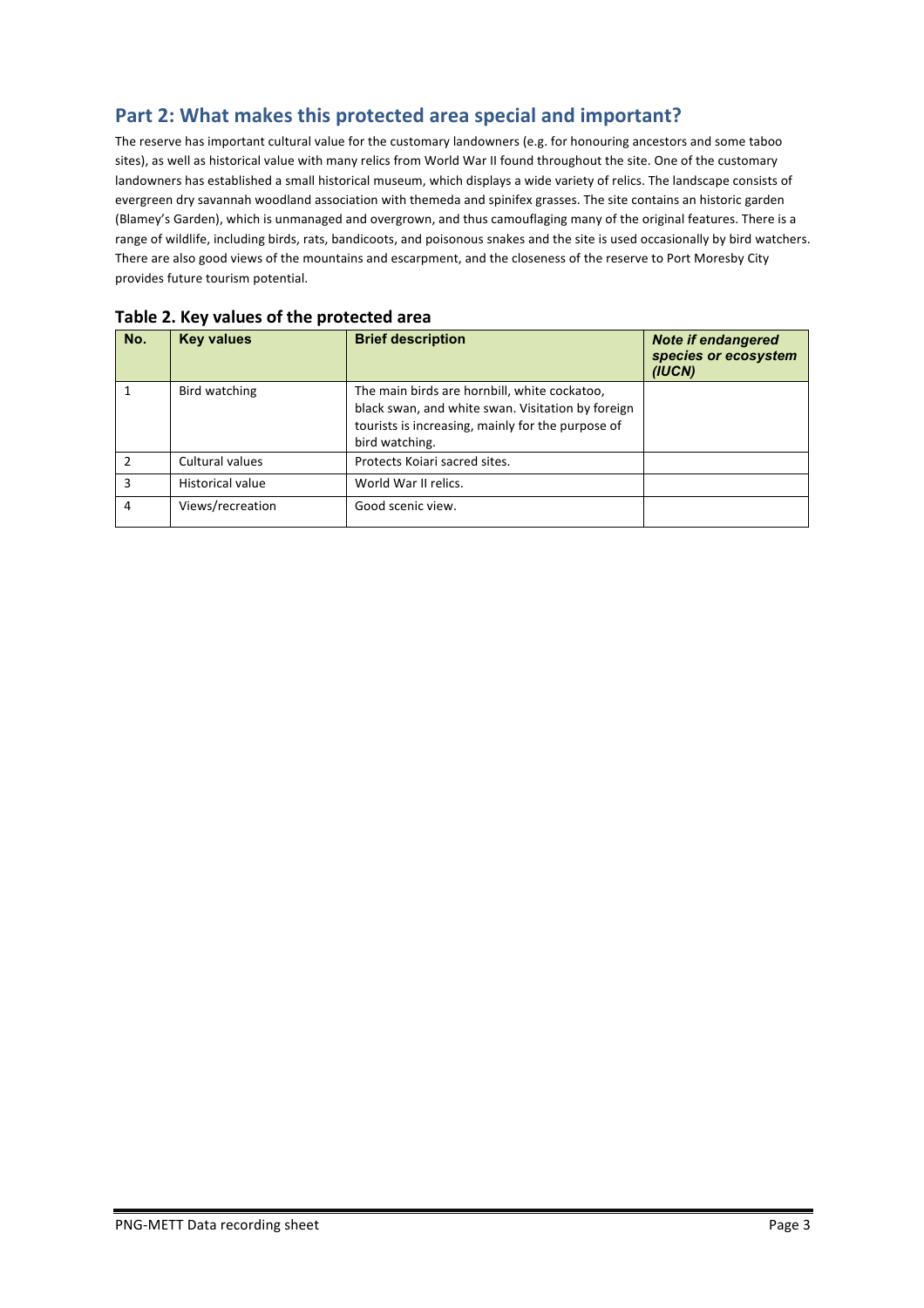#### **Table 3. Checklist of values/benefits**

Not important 0; Important 1; Very important 2; Don't know DK 3

| How important is the protected<br>area for each of the listed<br>values/benefits?                                                            | <b>Score</b><br>(0,1,2, DK) | <b>Comment</b>                                                                                                            |
|----------------------------------------------------------------------------------------------------------------------------------------------|-----------------------------|---------------------------------------------------------------------------------------------------------------------------|
| 1. Biodiversity - the presence of many<br>different kinds of plants, animals and<br>ecosystems                                               | $\mathbf{1}$                |                                                                                                                           |
| 2. Presence of rare, threatened, or<br>endangered species (plants and<br>animals)                                                            | DK                          |                                                                                                                           |
| 3. Ecosystems (e.g. wetlands, grasslands,<br>coral reefs etc) that are rare because<br>they have been cleared or destroyed<br>in other areas | 1                           |                                                                                                                           |
| 4. Protecting clean, fresh water                                                                                                             | $\mathbf{1}$                |                                                                                                                           |
| 5. Sustaining important species in big<br>enough numbers that they are able to<br>survive here                                               | $\mathbf{1}$                |                                                                                                                           |
| 6. Providing a source of employment for<br>local communities now                                                                             | $\mathbf{1}$                |                                                                                                                           |
| 7. Providing resources for local<br>subsistence (food, building materials,<br>medicines etc.)                                                | $\mathbf{1}$                |                                                                                                                           |
| 8. Providing community development<br>opportunities through sustainable<br>resource use                                                      | $\mathbf{1}$                |                                                                                                                           |
| 9. Religious or spiritual significance (e.g.<br>tambu places)                                                                                | $\mathbf{1}$                |                                                                                                                           |
| 10. Plant species of high social, cultural, or<br>economic importance                                                                        | $\mathbf{1}$                |                                                                                                                           |
| 11. Animal species of high social, cultural,<br>or economic importance                                                                       | $\mathbf{1}$                |                                                                                                                           |
| 12. Attractive scenery                                                                                                                       | $\overline{2}$              | Imposing cliff face with medium density wooded slopes.                                                                    |
| 13. Tourism now                                                                                                                              | 2                           | Foreign tourists with interest in WWII and specifically the<br>Kokoda Trial are frequent visitors and also bird watchers. |
| 14. Potential value for tourism in the<br>future                                                                                             | $\overline{2}$              | The establishment of a small museum with WWII relics<br>will enhance the visitor numbers.                                 |
| 15. Educational and/or scientific value                                                                                                      | $\mathbf{1}$                | There are limited facilities at the site now, but the site<br>itself has important educational/scientific values.         |
| 16. Maintaining culture and tradition on<br>customary land and passing this on to<br>future generations                                      | $\overline{2}$              |                                                                                                                           |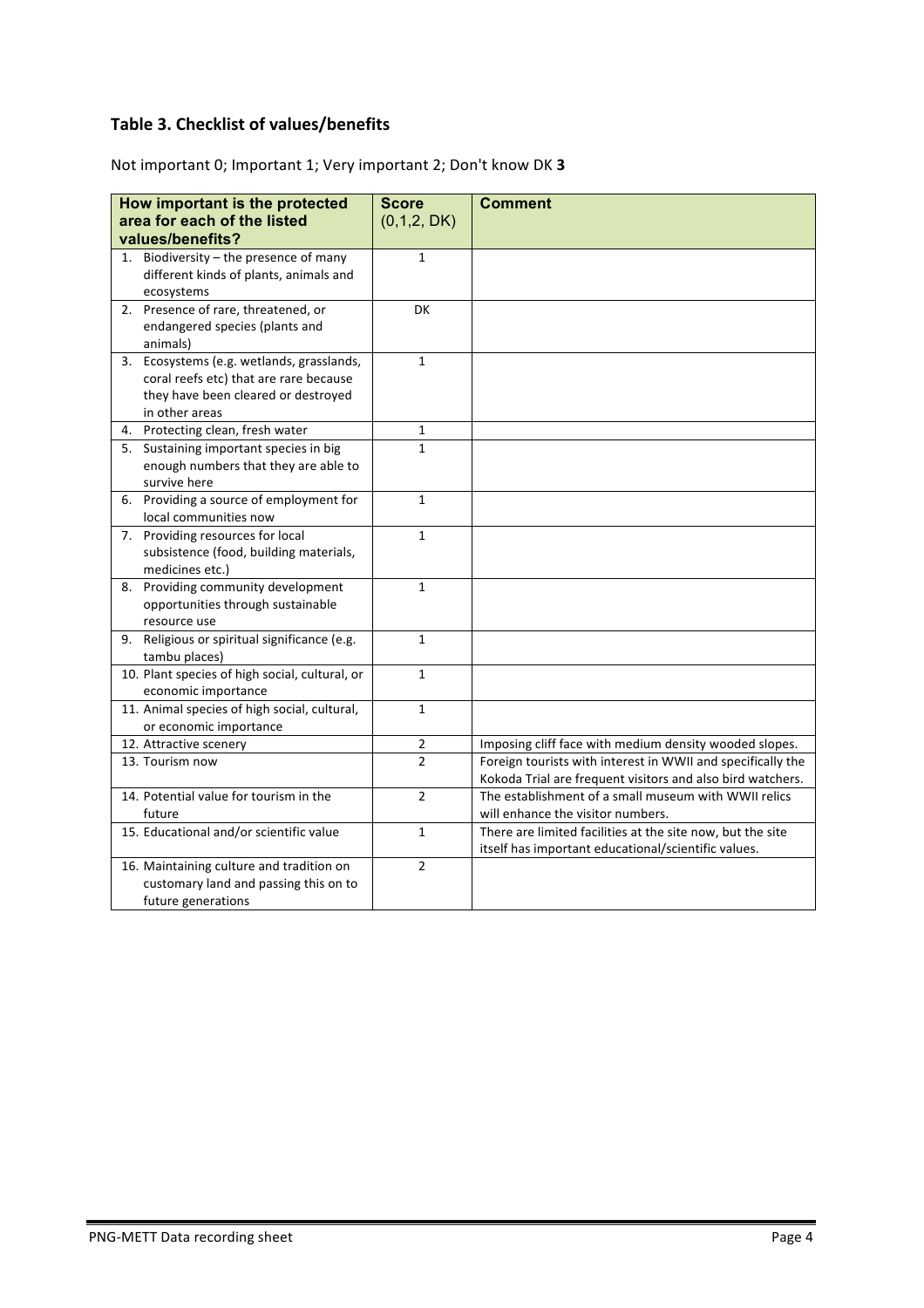### Part 3: What are the threats to the protected area?

# **Table 4: Threats to the protected area**<br>**H** High significance threats are seriously degrading va

- High significance threats are seriously degrading values. This means they are badly damaging some value -it might be a kind of animal or plant, or your traditional gardens
- **M** Medium threats are having some negative impact they are damaging values but not so badly
- **L** Low threats are present but not seriously damaging values<br>**0** N/A where the threat is not present in the protected area of
- **N/A** where the threat is not present in the protected area or where something is happening but is not threatening the values at all

| 1.1 Housing and settlement<br>0<br>1.1a Population increase in the<br>$\Omega$<br>protected area community<br>1.2 Commercial and industrial areas<br>0<br>1.3 Tourism and recreation<br>L<br>Minimal impact from visitors if they stay on the marked paths.<br>infrastructure<br>2.1 Customary land owner and<br>$\Omega$<br>community gardens and small crops<br>2.1a Drug cultivation<br>0<br>2.1b Commercial plantations<br>0<br>2.2 Wood and pulp plantations<br>0<br>2.3 Livestock farming and grazing<br>0<br>2.4 Marine and freshwater<br>0<br>aquaculture<br>3.1 Oil and gas drilling<br>0<br>0<br>3.2 Mining and quarrying<br>0<br>3.3 Energy generation<br>4.1 Roads and railroads (include<br>$\Omega$<br>road-killed animals)<br>4.2 Utility and service lines (e.g.<br>0<br>electricity cables, telephone lines)<br>4.3 Shipping lanes<br>0<br>0<br>4.4 Flight paths<br>5.1 Hunting, killing and collecting<br>H<br>Animals are poached by the illegal settlers.<br>terrestrial animals (including killing<br>of animals as a result of<br>human/wildlife conflict)<br>Illegal settlers harvest and sell bamboo (wide application for building<br>5.2 Gathering terrestrial plants or<br>H<br>plant products (non-timber)<br>material, storage), kunai grass (for ceremonial costumes) and vines.<br>5.3a Logging and wood harvesting<br>$\mathbf 0$<br>for local/customary use<br>5.3b Logging and wood harvesting -<br>$\Omega$<br>commercial logging<br>5.4a Fishing, killing and harvesting<br>No impact as tumbuna (i.e. ancestors) tell us not to harvest eels<br>0<br>aquatic resources for<br>swimming upstream to the lake because of the spirits. This also applies<br>to crabs and small fish in the creek.<br>local/customary use<br>5.4b Fishing, killing and harvesting<br>0<br>aquatic resources for commercial<br>use<br>A water poly pipe carries water from inside the park to a lodge located<br>6.1 Recreational activities and<br>L<br>outside the reserve. This pipe is checked regularly by outsiders who<br>tourism<br>cause minor damage to the reserve (e.g. track, slopes, and trees).<br>0<br>6.2 War, civil unrest and military<br>exercises<br>6.3 Research, education and other<br>0<br>work-related activities in protected<br>areas<br>6.4 Activities of protected area<br>0<br>managers (e.g. construction or<br>vehicle use) | <b>Threat type</b> | <b>Score</b><br>(H, M, L, 0) | <b>Notes</b> |
|------------------------------------------------------------------------------------------------------------------------------------------------------------------------------------------------------------------------------------------------------------------------------------------------------------------------------------------------------------------------------------------------------------------------------------------------------------------------------------------------------------------------------------------------------------------------------------------------------------------------------------------------------------------------------------------------------------------------------------------------------------------------------------------------------------------------------------------------------------------------------------------------------------------------------------------------------------------------------------------------------------------------------------------------------------------------------------------------------------------------------------------------------------------------------------------------------------------------------------------------------------------------------------------------------------------------------------------------------------------------------------------------------------------------------------------------------------------------------------------------------------------------------------------------------------------------------------------------------------------------------------------------------------------------------------------------------------------------------------------------------------------------------------------------------------------------------------------------------------------------------------------------------------------------------------------------------------------------------------------------------------------------------------------------------------------------------------------------------------------------------------------------------------------------------------------------------------------------------------------------------------------------------------------------------------------------------------------------------------------------------|--------------------|------------------------------|--------------|
|                                                                                                                                                                                                                                                                                                                                                                                                                                                                                                                                                                                                                                                                                                                                                                                                                                                                                                                                                                                                                                                                                                                                                                                                                                                                                                                                                                                                                                                                                                                                                                                                                                                                                                                                                                                                                                                                                                                                                                                                                                                                                                                                                                                                                                                                                                                                                                              |                    |                              |              |
|                                                                                                                                                                                                                                                                                                                                                                                                                                                                                                                                                                                                                                                                                                                                                                                                                                                                                                                                                                                                                                                                                                                                                                                                                                                                                                                                                                                                                                                                                                                                                                                                                                                                                                                                                                                                                                                                                                                                                                                                                                                                                                                                                                                                                                                                                                                                                                              |                    |                              |              |
|                                                                                                                                                                                                                                                                                                                                                                                                                                                                                                                                                                                                                                                                                                                                                                                                                                                                                                                                                                                                                                                                                                                                                                                                                                                                                                                                                                                                                                                                                                                                                                                                                                                                                                                                                                                                                                                                                                                                                                                                                                                                                                                                                                                                                                                                                                                                                                              |                    |                              |              |
|                                                                                                                                                                                                                                                                                                                                                                                                                                                                                                                                                                                                                                                                                                                                                                                                                                                                                                                                                                                                                                                                                                                                                                                                                                                                                                                                                                                                                                                                                                                                                                                                                                                                                                                                                                                                                                                                                                                                                                                                                                                                                                                                                                                                                                                                                                                                                                              |                    |                              |              |
|                                                                                                                                                                                                                                                                                                                                                                                                                                                                                                                                                                                                                                                                                                                                                                                                                                                                                                                                                                                                                                                                                                                                                                                                                                                                                                                                                                                                                                                                                                                                                                                                                                                                                                                                                                                                                                                                                                                                                                                                                                                                                                                                                                                                                                                                                                                                                                              |                    |                              |              |
|                                                                                                                                                                                                                                                                                                                                                                                                                                                                                                                                                                                                                                                                                                                                                                                                                                                                                                                                                                                                                                                                                                                                                                                                                                                                                                                                                                                                                                                                                                                                                                                                                                                                                                                                                                                                                                                                                                                                                                                                                                                                                                                                                                                                                                                                                                                                                                              |                    |                              |              |
|                                                                                                                                                                                                                                                                                                                                                                                                                                                                                                                                                                                                                                                                                                                                                                                                                                                                                                                                                                                                                                                                                                                                                                                                                                                                                                                                                                                                                                                                                                                                                                                                                                                                                                                                                                                                                                                                                                                                                                                                                                                                                                                                                                                                                                                                                                                                                                              |                    |                              |              |
|                                                                                                                                                                                                                                                                                                                                                                                                                                                                                                                                                                                                                                                                                                                                                                                                                                                                                                                                                                                                                                                                                                                                                                                                                                                                                                                                                                                                                                                                                                                                                                                                                                                                                                                                                                                                                                                                                                                                                                                                                                                                                                                                                                                                                                                                                                                                                                              |                    |                              |              |
|                                                                                                                                                                                                                                                                                                                                                                                                                                                                                                                                                                                                                                                                                                                                                                                                                                                                                                                                                                                                                                                                                                                                                                                                                                                                                                                                                                                                                                                                                                                                                                                                                                                                                                                                                                                                                                                                                                                                                                                                                                                                                                                                                                                                                                                                                                                                                                              |                    |                              |              |
|                                                                                                                                                                                                                                                                                                                                                                                                                                                                                                                                                                                                                                                                                                                                                                                                                                                                                                                                                                                                                                                                                                                                                                                                                                                                                                                                                                                                                                                                                                                                                                                                                                                                                                                                                                                                                                                                                                                                                                                                                                                                                                                                                                                                                                                                                                                                                                              |                    |                              |              |
|                                                                                                                                                                                                                                                                                                                                                                                                                                                                                                                                                                                                                                                                                                                                                                                                                                                                                                                                                                                                                                                                                                                                                                                                                                                                                                                                                                                                                                                                                                                                                                                                                                                                                                                                                                                                                                                                                                                                                                                                                                                                                                                                                                                                                                                                                                                                                                              |                    |                              |              |
|                                                                                                                                                                                                                                                                                                                                                                                                                                                                                                                                                                                                                                                                                                                                                                                                                                                                                                                                                                                                                                                                                                                                                                                                                                                                                                                                                                                                                                                                                                                                                                                                                                                                                                                                                                                                                                                                                                                                                                                                                                                                                                                                                                                                                                                                                                                                                                              |                    |                              |              |
|                                                                                                                                                                                                                                                                                                                                                                                                                                                                                                                                                                                                                                                                                                                                                                                                                                                                                                                                                                                                                                                                                                                                                                                                                                                                                                                                                                                                                                                                                                                                                                                                                                                                                                                                                                                                                                                                                                                                                                                                                                                                                                                                                                                                                                                                                                                                                                              |                    |                              |              |
|                                                                                                                                                                                                                                                                                                                                                                                                                                                                                                                                                                                                                                                                                                                                                                                                                                                                                                                                                                                                                                                                                                                                                                                                                                                                                                                                                                                                                                                                                                                                                                                                                                                                                                                                                                                                                                                                                                                                                                                                                                                                                                                                                                                                                                                                                                                                                                              |                    |                              |              |
|                                                                                                                                                                                                                                                                                                                                                                                                                                                                                                                                                                                                                                                                                                                                                                                                                                                                                                                                                                                                                                                                                                                                                                                                                                                                                                                                                                                                                                                                                                                                                                                                                                                                                                                                                                                                                                                                                                                                                                                                                                                                                                                                                                                                                                                                                                                                                                              |                    |                              |              |
|                                                                                                                                                                                                                                                                                                                                                                                                                                                                                                                                                                                                                                                                                                                                                                                                                                                                                                                                                                                                                                                                                                                                                                                                                                                                                                                                                                                                                                                                                                                                                                                                                                                                                                                                                                                                                                                                                                                                                                                                                                                                                                                                                                                                                                                                                                                                                                              |                    |                              |              |
|                                                                                                                                                                                                                                                                                                                                                                                                                                                                                                                                                                                                                                                                                                                                                                                                                                                                                                                                                                                                                                                                                                                                                                                                                                                                                                                                                                                                                                                                                                                                                                                                                                                                                                                                                                                                                                                                                                                                                                                                                                                                                                                                                                                                                                                                                                                                                                              |                    |                              |              |
|                                                                                                                                                                                                                                                                                                                                                                                                                                                                                                                                                                                                                                                                                                                                                                                                                                                                                                                                                                                                                                                                                                                                                                                                                                                                                                                                                                                                                                                                                                                                                                                                                                                                                                                                                                                                                                                                                                                                                                                                                                                                                                                                                                                                                                                                                                                                                                              |                    |                              |              |
|                                                                                                                                                                                                                                                                                                                                                                                                                                                                                                                                                                                                                                                                                                                                                                                                                                                                                                                                                                                                                                                                                                                                                                                                                                                                                                                                                                                                                                                                                                                                                                                                                                                                                                                                                                                                                                                                                                                                                                                                                                                                                                                                                                                                                                                                                                                                                                              |                    |                              |              |
|                                                                                                                                                                                                                                                                                                                                                                                                                                                                                                                                                                                                                                                                                                                                                                                                                                                                                                                                                                                                                                                                                                                                                                                                                                                                                                                                                                                                                                                                                                                                                                                                                                                                                                                                                                                                                                                                                                                                                                                                                                                                                                                                                                                                                                                                                                                                                                              |                    |                              |              |
|                                                                                                                                                                                                                                                                                                                                                                                                                                                                                                                                                                                                                                                                                                                                                                                                                                                                                                                                                                                                                                                                                                                                                                                                                                                                                                                                                                                                                                                                                                                                                                                                                                                                                                                                                                                                                                                                                                                                                                                                                                                                                                                                                                                                                                                                                                                                                                              |                    |                              |              |
|                                                                                                                                                                                                                                                                                                                                                                                                                                                                                                                                                                                                                                                                                                                                                                                                                                                                                                                                                                                                                                                                                                                                                                                                                                                                                                                                                                                                                                                                                                                                                                                                                                                                                                                                                                                                                                                                                                                                                                                                                                                                                                                                                                                                                                                                                                                                                                              |                    |                              |              |
|                                                                                                                                                                                                                                                                                                                                                                                                                                                                                                                                                                                                                                                                                                                                                                                                                                                                                                                                                                                                                                                                                                                                                                                                                                                                                                                                                                                                                                                                                                                                                                                                                                                                                                                                                                                                                                                                                                                                                                                                                                                                                                                                                                                                                                                                                                                                                                              |                    |                              |              |
|                                                                                                                                                                                                                                                                                                                                                                                                                                                                                                                                                                                                                                                                                                                                                                                                                                                                                                                                                                                                                                                                                                                                                                                                                                                                                                                                                                                                                                                                                                                                                                                                                                                                                                                                                                                                                                                                                                                                                                                                                                                                                                                                                                                                                                                                                                                                                                              |                    |                              |              |
|                                                                                                                                                                                                                                                                                                                                                                                                                                                                                                                                                                                                                                                                                                                                                                                                                                                                                                                                                                                                                                                                                                                                                                                                                                                                                                                                                                                                                                                                                                                                                                                                                                                                                                                                                                                                                                                                                                                                                                                                                                                                                                                                                                                                                                                                                                                                                                              |                    |                              |              |
|                                                                                                                                                                                                                                                                                                                                                                                                                                                                                                                                                                                                                                                                                                                                                                                                                                                                                                                                                                                                                                                                                                                                                                                                                                                                                                                                                                                                                                                                                                                                                                                                                                                                                                                                                                                                                                                                                                                                                                                                                                                                                                                                                                                                                                                                                                                                                                              |                    |                              |              |
|                                                                                                                                                                                                                                                                                                                                                                                                                                                                                                                                                                                                                                                                                                                                                                                                                                                                                                                                                                                                                                                                                                                                                                                                                                                                                                                                                                                                                                                                                                                                                                                                                                                                                                                                                                                                                                                                                                                                                                                                                                                                                                                                                                                                                                                                                                                                                                              |                    |                              |              |
|                                                                                                                                                                                                                                                                                                                                                                                                                                                                                                                                                                                                                                                                                                                                                                                                                                                                                                                                                                                                                                                                                                                                                                                                                                                                                                                                                                                                                                                                                                                                                                                                                                                                                                                                                                                                                                                                                                                                                                                                                                                                                                                                                                                                                                                                                                                                                                              |                    |                              |              |
|                                                                                                                                                                                                                                                                                                                                                                                                                                                                                                                                                                                                                                                                                                                                                                                                                                                                                                                                                                                                                                                                                                                                                                                                                                                                                                                                                                                                                                                                                                                                                                                                                                                                                                                                                                                                                                                                                                                                                                                                                                                                                                                                                                                                                                                                                                                                                                              |                    |                              |              |
|                                                                                                                                                                                                                                                                                                                                                                                                                                                                                                                                                                                                                                                                                                                                                                                                                                                                                                                                                                                                                                                                                                                                                                                                                                                                                                                                                                                                                                                                                                                                                                                                                                                                                                                                                                                                                                                                                                                                                                                                                                                                                                                                                                                                                                                                                                                                                                              |                    |                              |              |
|                                                                                                                                                                                                                                                                                                                                                                                                                                                                                                                                                                                                                                                                                                                                                                                                                                                                                                                                                                                                                                                                                                                                                                                                                                                                                                                                                                                                                                                                                                                                                                                                                                                                                                                                                                                                                                                                                                                                                                                                                                                                                                                                                                                                                                                                                                                                                                              |                    |                              |              |
|                                                                                                                                                                                                                                                                                                                                                                                                                                                                                                                                                                                                                                                                                                                                                                                                                                                                                                                                                                                                                                                                                                                                                                                                                                                                                                                                                                                                                                                                                                                                                                                                                                                                                                                                                                                                                                                                                                                                                                                                                                                                                                                                                                                                                                                                                                                                                                              |                    |                              |              |
|                                                                                                                                                                                                                                                                                                                                                                                                                                                                                                                                                                                                                                                                                                                                                                                                                                                                                                                                                                                                                                                                                                                                                                                                                                                                                                                                                                                                                                                                                                                                                                                                                                                                                                                                                                                                                                                                                                                                                                                                                                                                                                                                                                                                                                                                                                                                                                              |                    |                              |              |
|                                                                                                                                                                                                                                                                                                                                                                                                                                                                                                                                                                                                                                                                                                                                                                                                                                                                                                                                                                                                                                                                                                                                                                                                                                                                                                                                                                                                                                                                                                                                                                                                                                                                                                                                                                                                                                                                                                                                                                                                                                                                                                                                                                                                                                                                                                                                                                              |                    |                              |              |
|                                                                                                                                                                                                                                                                                                                                                                                                                                                                                                                                                                                                                                                                                                                                                                                                                                                                                                                                                                                                                                                                                                                                                                                                                                                                                                                                                                                                                                                                                                                                                                                                                                                                                                                                                                                                                                                                                                                                                                                                                                                                                                                                                                                                                                                                                                                                                                              |                    |                              |              |
|                                                                                                                                                                                                                                                                                                                                                                                                                                                                                                                                                                                                                                                                                                                                                                                                                                                                                                                                                                                                                                                                                                                                                                                                                                                                                                                                                                                                                                                                                                                                                                                                                                                                                                                                                                                                                                                                                                                                                                                                                                                                                                                                                                                                                                                                                                                                                                              |                    |                              |              |
|                                                                                                                                                                                                                                                                                                                                                                                                                                                                                                                                                                                                                                                                                                                                                                                                                                                                                                                                                                                                                                                                                                                                                                                                                                                                                                                                                                                                                                                                                                                                                                                                                                                                                                                                                                                                                                                                                                                                                                                                                                                                                                                                                                                                                                                                                                                                                                              |                    |                              |              |
|                                                                                                                                                                                                                                                                                                                                                                                                                                                                                                                                                                                                                                                                                                                                                                                                                                                                                                                                                                                                                                                                                                                                                                                                                                                                                                                                                                                                                                                                                                                                                                                                                                                                                                                                                                                                                                                                                                                                                                                                                                                                                                                                                                                                                                                                                                                                                                              |                    |                              |              |
|                                                                                                                                                                                                                                                                                                                                                                                                                                                                                                                                                                                                                                                                                                                                                                                                                                                                                                                                                                                                                                                                                                                                                                                                                                                                                                                                                                                                                                                                                                                                                                                                                                                                                                                                                                                                                                                                                                                                                                                                                                                                                                                                                                                                                                                                                                                                                                              |                    |                              |              |
|                                                                                                                                                                                                                                                                                                                                                                                                                                                                                                                                                                                                                                                                                                                                                                                                                                                                                                                                                                                                                                                                                                                                                                                                                                                                                                                                                                                                                                                                                                                                                                                                                                                                                                                                                                                                                                                                                                                                                                                                                                                                                                                                                                                                                                                                                                                                                                              |                    |                              |              |
|                                                                                                                                                                                                                                                                                                                                                                                                                                                                                                                                                                                                                                                                                                                                                                                                                                                                                                                                                                                                                                                                                                                                                                                                                                                                                                                                                                                                                                                                                                                                                                                                                                                                                                                                                                                                                                                                                                                                                                                                                                                                                                                                                                                                                                                                                                                                                                              |                    |                              |              |
|                                                                                                                                                                                                                                                                                                                                                                                                                                                                                                                                                                                                                                                                                                                                                                                                                                                                                                                                                                                                                                                                                                                                                                                                                                                                                                                                                                                                                                                                                                                                                                                                                                                                                                                                                                                                                                                                                                                                                                                                                                                                                                                                                                                                                                                                                                                                                                              |                    |                              |              |
|                                                                                                                                                                                                                                                                                                                                                                                                                                                                                                                                                                                                                                                                                                                                                                                                                                                                                                                                                                                                                                                                                                                                                                                                                                                                                                                                                                                                                                                                                                                                                                                                                                                                                                                                                                                                                                                                                                                                                                                                                                                                                                                                                                                                                                                                                                                                                                              |                    |                              |              |
|                                                                                                                                                                                                                                                                                                                                                                                                                                                                                                                                                                                                                                                                                                                                                                                                                                                                                                                                                                                                                                                                                                                                                                                                                                                                                                                                                                                                                                                                                                                                                                                                                                                                                                                                                                                                                                                                                                                                                                                                                                                                                                                                                                                                                                                                                                                                                                              |                    |                              |              |
|                                                                                                                                                                                                                                                                                                                                                                                                                                                                                                                                                                                                                                                                                                                                                                                                                                                                                                                                                                                                                                                                                                                                                                                                                                                                                                                                                                                                                                                                                                                                                                                                                                                                                                                                                                                                                                                                                                                                                                                                                                                                                                                                                                                                                                                                                                                                                                              |                    |                              |              |
|                                                                                                                                                                                                                                                                                                                                                                                                                                                                                                                                                                                                                                                                                                                                                                                                                                                                                                                                                                                                                                                                                                                                                                                                                                                                                                                                                                                                                                                                                                                                                                                                                                                                                                                                                                                                                                                                                                                                                                                                                                                                                                                                                                                                                                                                                                                                                                              |                    |                              |              |
|                                                                                                                                                                                                                                                                                                                                                                                                                                                                                                                                                                                                                                                                                                                                                                                                                                                                                                                                                                                                                                                                                                                                                                                                                                                                                                                                                                                                                                                                                                                                                                                                                                                                                                                                                                                                                                                                                                                                                                                                                                                                                                                                                                                                                                                                                                                                                                              |                    |                              |              |
|                                                                                                                                                                                                                                                                                                                                                                                                                                                                                                                                                                                                                                                                                                                                                                                                                                                                                                                                                                                                                                                                                                                                                                                                                                                                                                                                                                                                                                                                                                                                                                                                                                                                                                                                                                                                                                                                                                                                                                                                                                                                                                                                                                                                                                                                                                                                                                              |                    |                              |              |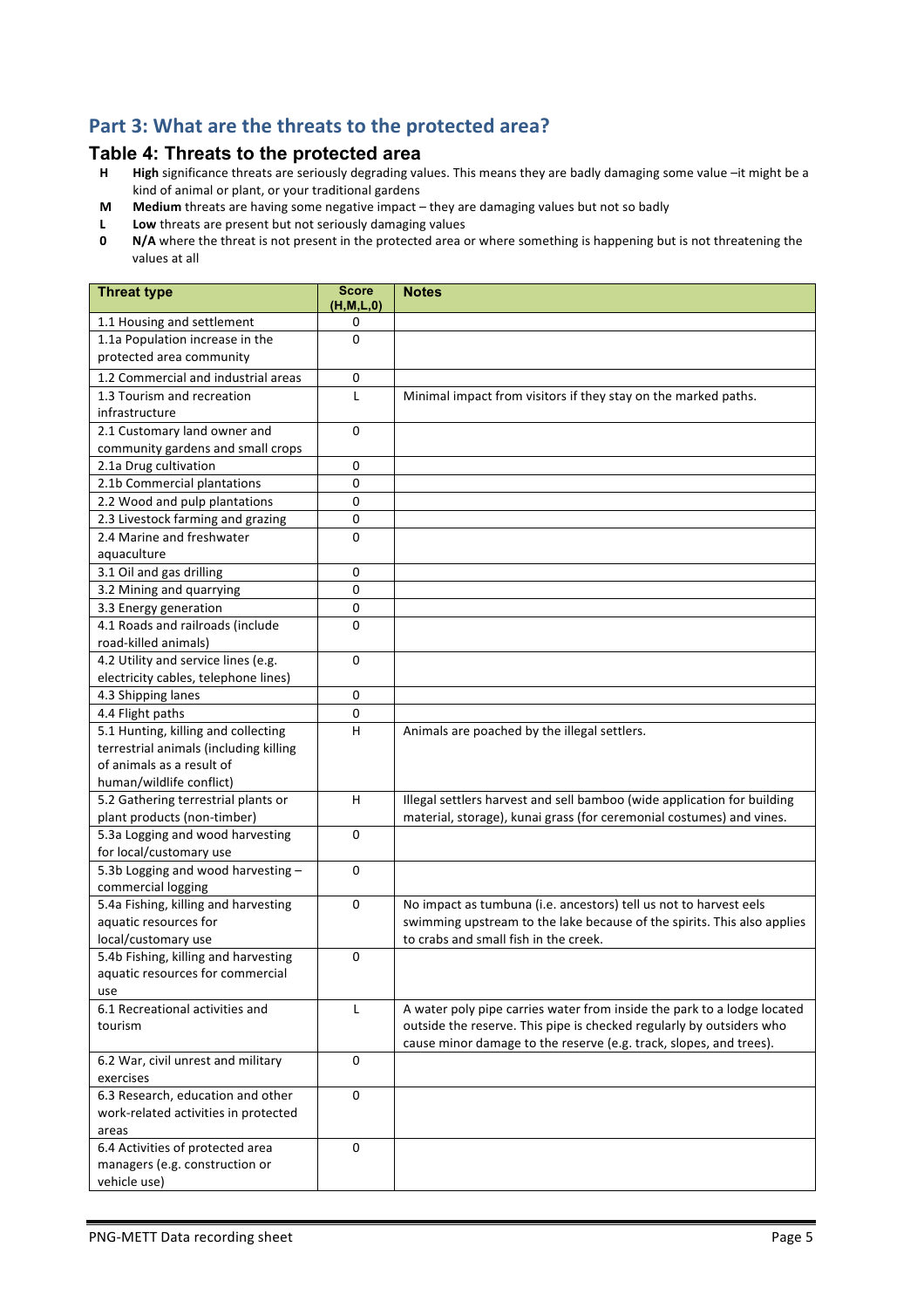| <b>Threat type</b>                       | <b>Score</b><br>(H,M,L,0) | <b>Notes</b>                                                            |
|------------------------------------------|---------------------------|-------------------------------------------------------------------------|
| 6.5 Deliberate vandalism, destructive    | M                         | Cutting trees for no reason; cutting palm fronds to make brooms;        |
| activities or threats to protected       |                           | setting fire to the grass; and littering.                               |
| area staff and visitors                  |                           |                                                                         |
| 7.1 Fire and fire suppression            | L                         | Fire is only a problem in the dry season. However, fire is also used to |
| (including arson)                        |                           | flush out animals in order to hunt them.                                |
| 7.2 Dams, hydrological modification      | 0                         |                                                                         |
| and water management/use                 |                           |                                                                         |
| 7.3a Increased fragmentation within      | 0                         |                                                                         |
| protected area                           |                           |                                                                         |
| 7.3b Isolation from other natural        | 0                         |                                                                         |
| habitat (e.g. deforestation)             |                           |                                                                         |
| 7.3c Other 'edge effects' on park        | L                         | Mimosa grass is spreading into the reserve.                             |
| values                                   |                           |                                                                         |
| 7.3d Loss of keystone species (e.g.      | $\Omega$                  | Blamey's garden was largely planted during World War II.                |
| top predators, pollinators etc.)         |                           |                                                                         |
| 8.1 Pest plants                          | L                         | Mimosa grass is spreading into the reserve.                             |
| 8.1a Pest animals                        | 0                         |                                                                         |
| 8.1b Diseases such as fungus or          | 0                         |                                                                         |
| viruses that make native plants or       |                           |                                                                         |
| animals sick                             |                           |                                                                         |
| 8.2 Introduced genetic material (e.g.    | 0                         |                                                                         |
| genetically modified organisms)          |                           |                                                                         |
| 9.1 Household sewage and urban           | $\mathbf 0$               |                                                                         |
| waste water                              |                           |                                                                         |
| 9.1a Sewage and waste water from         | $\mathbf 0$               |                                                                         |
| protected area facilities                |                           |                                                                         |
| 9.2 Industrial, mining and military      | 0                         |                                                                         |
| effluents                                |                           |                                                                         |
| 9.3 Agricultural and forestry            | 0                         |                                                                         |
| effluents (e.g. excess fertilizers or    |                           |                                                                         |
| pesticides)                              |                           |                                                                         |
| 9.4 Garbage and solid waste              | 0                         |                                                                         |
| 9.5 Air-borne pollutants                 | 0                         |                                                                         |
| 9.6 Excess energy (e.g. heat             | 0                         |                                                                         |
| pollution, lights etc.)                  |                           |                                                                         |
| 10.1 Volcanoes                           | 0                         |                                                                         |
| 10.2 Earthquakes/Tsunamis                | 0                         |                                                                         |
| 10.3 Avalanches/Landslides               | L                         | Some minor rock falls occur.                                            |
| 10.4 Erosion and siltation/              | 0                         |                                                                         |
| deposition (e.g. shoreline or riverbed   |                           |                                                                         |
| changes)                                 |                           |                                                                         |
| 11.1 Habitat shifting and alteration     | M                         | Trees are growing and reducing the amenity of the reserve.              |
| 11.2 Droughts                            | 0                         |                                                                         |
| 11.3 Temperature extremes                | 0                         |                                                                         |
| 11.4 Storms and flooding                 | 0                         |                                                                         |
| 11.5 Coral bleaching                     | 0                         |                                                                         |
| 11.6 Intrusion by saltwater into         | 0                         |                                                                         |
| gardens etc.                             |                           |                                                                         |
| 11.7 Sea level rise                      | 0                         |                                                                         |
| Other (please explain)                   |                           |                                                                         |
| 12.1 Loss of cultural links, traditional | 0                         |                                                                         |
| knowledge and/or management              |                           |                                                                         |
| practices                                |                           |                                                                         |
| 12.2 Natural deterioration of            | L                         | As the historic relics are unprotected in the open air many are rusting |
| important cultural site values           |                           | away.                                                                   |
| 12.3 Destruction of cultural heritage    | L                         |                                                                         |
| buildings, gardens, sites etc.           |                           |                                                                         |
| Other (please explain)                   |                           |                                                                         |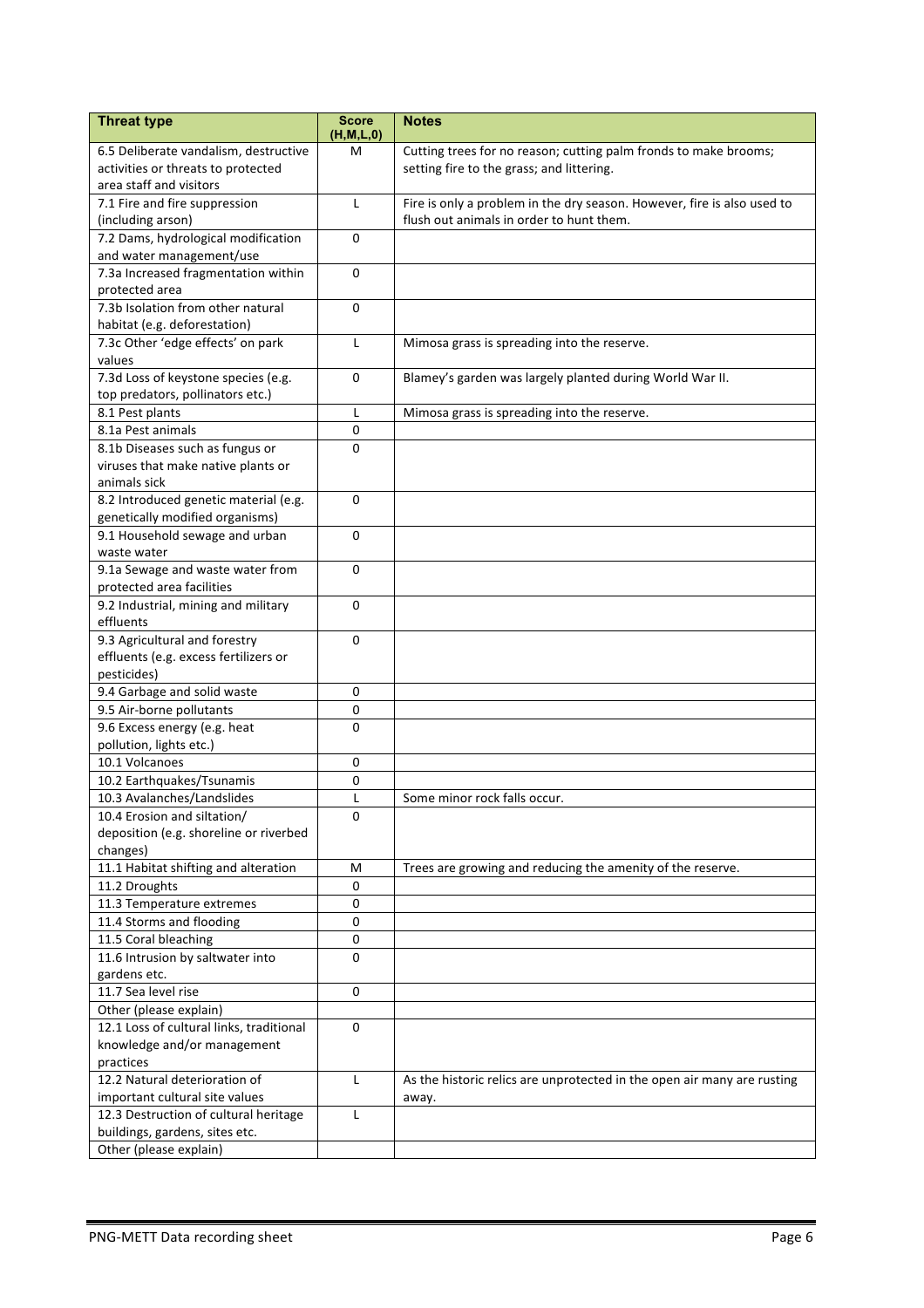#### Table 5. Worst threats and ways forward

| <b>Threat</b><br>No. | <b>Threat</b><br>(Most significant first) | <b>Threat number</b><br>or name (copy)<br>from Table 4) | Please explain the nature of the threat and what impact<br>is it causing.                                                                                                                                |
|----------------------|-------------------------------------------|---------------------------------------------------------|----------------------------------------------------------------------------------------------------------------------------------------------------------------------------------------------------------|
|                      | Vandalism                                 | 6.5                                                     | Cutting trees for no reason; cutting palm fronds to make brooms;<br>setting fire to the grass; and littering. Mainly as a result of illegal<br>settlers who do not understand the traditional practices. |
|                      | Poaching of resources                     | 5.1, 5.2                                                | Illegal settlers are mainly responsible for poaching of animals and<br>also plant material (e.g. bamboo, palm fronds, kunai grass and<br>vines).                                                         |
|                      | Fire                                      | 7.1                                                     | Fire is a serious concern in the dry season, and it is also used to<br>flush out animals to hunt them. It causes changes in habitat and<br>the invasion of pest plants (e.g. mimosa).                    |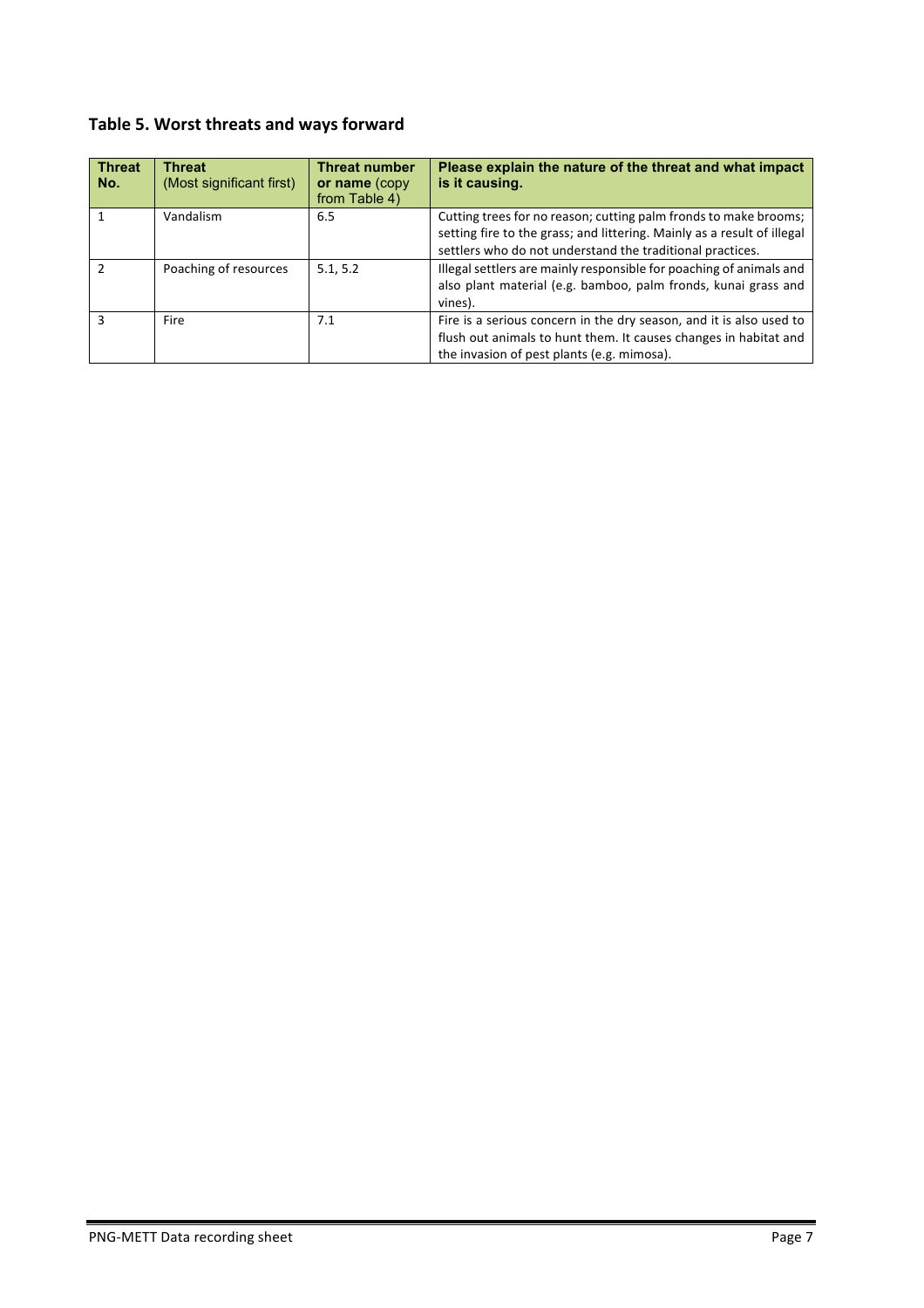# Part 4: What is the management like in the protected area?

| <b>Issue</b>                                      | <b>Score</b><br>(0,1,2,3) | <b>Comment</b>                                                                                                                                                                                              | <b>Next steps</b>                                                                                                  |
|---------------------------------------------------|---------------------------|-------------------------------------------------------------------------------------------------------------------------------------------------------------------------------------------------------------|--------------------------------------------------------------------------------------------------------------------|
| 1a. Legal status                                  | 3                         | Legally gazetted.                                                                                                                                                                                           |                                                                                                                    |
| 1b. Legal status                                  |                           |                                                                                                                                                                                                             |                                                                                                                    |
| 2a. Protected area                                | 2                         |                                                                                                                                                                                                             |                                                                                                                    |
| regulations                                       |                           |                                                                                                                                                                                                             |                                                                                                                    |
| 2b. Protected area                                |                           |                                                                                                                                                                                                             |                                                                                                                    |
| regulations                                       |                           |                                                                                                                                                                                                             |                                                                                                                    |
| 3. Law enforcement                                | $\Omega$                  | There is a 'don't care' attitude.<br>Intruders come into the reserve to<br>check on the poly water pipe which<br>supplies water from inside the<br>nature reserve to a lodge outside<br>the nature reserve. | A copy of the regulations is required to<br>show intruders what is required before<br>they enter and cause damage. |
| 4. Protected area objectives                      | 0                         |                                                                                                                                                                                                             |                                                                                                                    |
| 5. Protected area design                          | $\overline{2}$            | The design largely reflects the<br>boundaries of Blamey's garden.                                                                                                                                           | The area could be expanded to protect<br>sandalwood.                                                               |
| 6. Protected area boundaries                      | $\overline{2}$            |                                                                                                                                                                                                             |                                                                                                                    |
| 7. Management plan                                | 1                         | A management plan has been<br>extensively researched and written<br>but not yet implemented.                                                                                                                | Implement and adequately resource<br>the proposed management plan.                                                 |
| 7a. Planning process                              | 0                         |                                                                                                                                                                                                             |                                                                                                                    |
| 7b. Planning process                              | 0                         |                                                                                                                                                                                                             |                                                                                                                    |
| 7c. Planning process                              | 0                         |                                                                                                                                                                                                             |                                                                                                                    |
| 8. Regular work plan                              | 0                         |                                                                                                                                                                                                             |                                                                                                                    |
| 9. Resource inventory                             | $\overline{2}$            | Both natural and cultural resources<br>have been researched.                                                                                                                                                |                                                                                                                    |
| 10. Protection systems                            | $\overline{2}$            | Effective for foreign tourists but<br>not for local people, who engage in<br>vandalism and poaching of<br>resources.                                                                                        |                                                                                                                    |
| 11. Research and monitoring                       | $\mathbf{1}$              | Two phases of research were<br>conducted to write the draft<br>management plan.                                                                                                                             |                                                                                                                    |
| 12. Resource management                           | $\mathbf{1}$              | Some resources are being<br>maintained and their condition has<br>now increased.                                                                                                                            |                                                                                                                    |
| 13a. Staff numbers                                | 0                         |                                                                                                                                                                                                             |                                                                                                                    |
| 13b. Other people working                         | 3                         |                                                                                                                                                                                                             |                                                                                                                    |
| on the protected area                             |                           |                                                                                                                                                                                                             |                                                                                                                    |
| 14. Training and skills                           | $\mathbf{1}$              |                                                                                                                                                                                                             |                                                                                                                    |
| 15. Current budget                                | 0                         |                                                                                                                                                                                                             |                                                                                                                    |
| 16. Security of budget                            | 0                         |                                                                                                                                                                                                             |                                                                                                                    |
| 17. Management of budget                          | ΝA                        |                                                                                                                                                                                                             |                                                                                                                    |
| 18. Equipment                                     | $\mathbf{1}$              | Only one brush cutter, spades and<br>knives.                                                                                                                                                                | Need a wheel barrow for moving<br>stones.                                                                          |
| 19. Maintenance of<br>equipment                   | 3                         | The limited equipment works<br>satisfactorily.                                                                                                                                                              |                                                                                                                    |
| 20. Education and awareness                       | $\mathbf{1}$              | One pamphlet about bird species<br>and information about Kokoda.                                                                                                                                            | A more extensive information pack is<br>being prepared for tourists to Kokoda.                                     |
| 21. Planning for land use or<br>marine activities | 0                         | There is no management plan and<br>no land use plan.                                                                                                                                                        |                                                                                                                    |

# **Table 6. Management effectiveness scores, comments, next steps**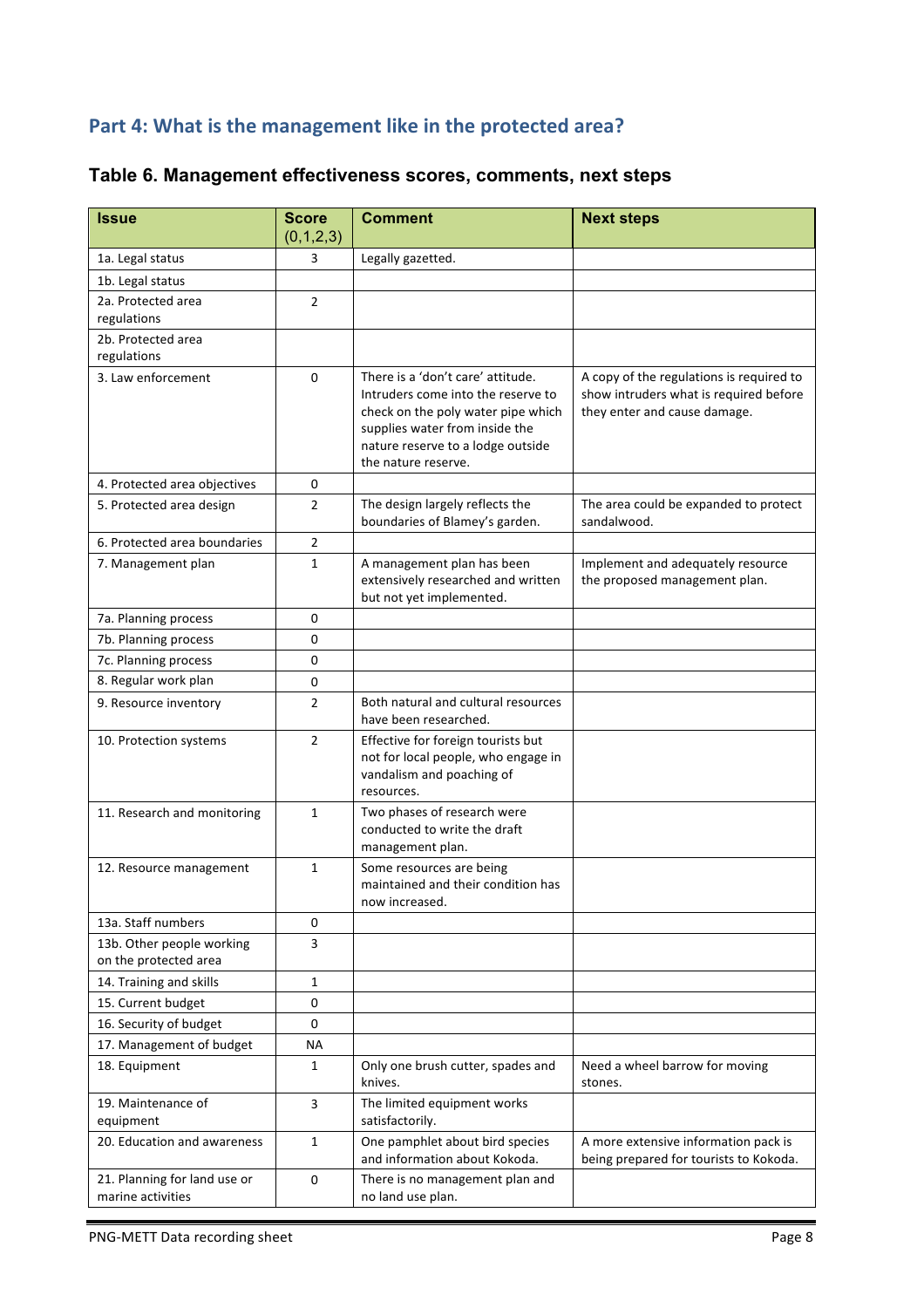| <b>Issue</b>                                          | <b>Score</b><br>(0,1,2,3) | <b>Comment</b>                                                                                                                                                                                                                                | <b>Next steps</b>                                                                                                                |
|-------------------------------------------------------|---------------------------|-----------------------------------------------------------------------------------------------------------------------------------------------------------------------------------------------------------------------------------------------|----------------------------------------------------------------------------------------------------------------------------------|
| 22. State and commercial<br>neighbours                | $\Omega$                  |                                                                                                                                                                                                                                               |                                                                                                                                  |
| 23. Indigenous people/<br><b>Customary landowners</b> | $\mathbf{1}$              | Some initial consultation between<br>customary land owners and CEPA.                                                                                                                                                                          | Tourists have asked the customary land<br>owner to set up a bird watching area<br>and CEPA has been asked to facilitate<br>this. |
| 24a. Impact on communities                            | $\Omega$                  |                                                                                                                                                                                                                                               | Requesting that CEPA respond<br>positively to landowner requests.                                                                |
| 24b. Impact on communities                            | $\Omega$                  |                                                                                                                                                                                                                                               | CEPA support is needed to ensure a<br>continuous supply of fresh clean water.                                                    |
| 24c. Impact on communities                            | $\mathbf{1}$              | The people support the reserve.<br>We are just waiting for CEPA to<br>provide assistance.                                                                                                                                                     |                                                                                                                                  |
| 25. Economic benefit                                  | $\overline{2}$            |                                                                                                                                                                                                                                               | There are plans to improve the gardens<br>to sell the produce at the market.                                                     |
| 26. Monitoring and<br>evaluation                      | $\Omega$                  |                                                                                                                                                                                                                                               |                                                                                                                                  |
| 27. Visitor facilities                                | $\mathbf{1}$              | There is a resting place for visitors.                                                                                                                                                                                                        | It is important to have a toilet for the<br>visitors to the reserve.                                                             |
| 28. Commercial tourism<br>operators                   | $\Omega$                  |                                                                                                                                                                                                                                               | Would like to build a guest house.                                                                                               |
| 29. Fees                                              | $\Omega$                  | No fees are collected on site<br>because there are no facilities and<br>it would be unfair to charge. A 20<br>kina entry fee is charged by CEPA<br>and must be paid in Port Moresby.<br>There is no provision for fee<br>payment at the site. | An effective fee payment system is<br>need to return some benefits to the<br>reserve.                                            |
| 30. Condition of values                               | 2                         |                                                                                                                                                                                                                                               |                                                                                                                                  |
| 30a. Condition of values                              | 1                         | Traditional research has been<br>undertaken.                                                                                                                                                                                                  |                                                                                                                                  |
| 30b. Condition of values                              | $\Omega$                  |                                                                                                                                                                                                                                               |                                                                                                                                  |
| 30c. Condition of values                              | $\mathbf{1}$              | Traditional research and on-site<br>customary landowner oversees the<br>site.                                                                                                                                                                 |                                                                                                                                  |